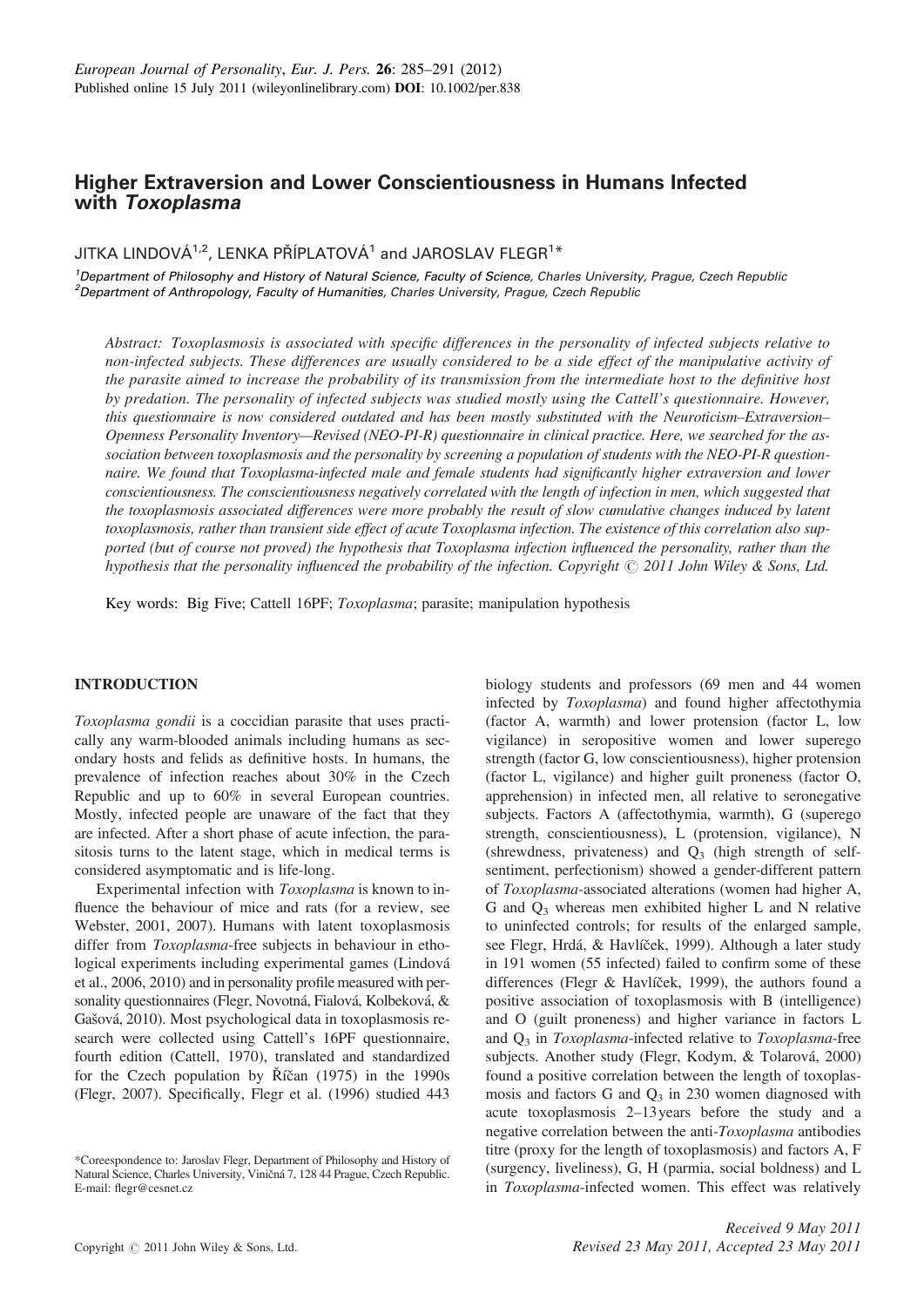strong—the effect size estimated with the tau of Kendall nonparametric correlation test was 0.21–0.27 for particular factors.

In addition to the 16PF questionnaire, Cloninger's Temperament and Character Inventory has been used to study the association between toxoplasmosis and personality. Skallová et al. (2005) found lower levels of novelty seeking in Toxoplasma-infected women compared with Toxoplasma-free women. In terms of the subscales, this was caused mainly by lower extravagance and disorderliness. Lower novelty seeking in infected subjects has also been reported in a large sample of men (military conscripts; Flegr et al., 2003; Novotná et al., 2005). Flegr et al. (2010) have confirmed lower novelty seeking in female blood donors. Their study also found a significant effect of the RhD phenotype–toxoplasmosis interaction on the factors harm avoidance, reward dependence, self-directedness and cooperativeness in men.

The mechanism underlying a possible association between personality, behaviour and toxoplasmosis is unknown. In animals, artificial infection experiments proved that the behavioural alterations associated with toxoplasmosis are induced by the infection. Artificial infection of humans cannot be carried out, and therefore, we have to rely on indirect evidence. It suggests that the observed behavioural differences are induced by toxoplasmosis rather than being responsible for an increased risk of infection in some subjects (for details, see the DISCUSSION section). Although behavioural changes elicited by toxoplasmosis in rodents and other animals have been explained by the manipulatory activity of the parasite aimed to increase the probability of transmission to the definitive host by predation (Holmes & Bethel, 1972), such an assumption does not hold in humans who, of course, are not preyed on by felids at the present time (Webster, 2001). Therefore, other theories have been proposed, which consider psychological and behavioural changes in toxoplasmosis-infected humans as non-specific behavioural responses to toxoplasmosis-induced neurological or endocrinological changes. However, the explanation of the observed behavioural changes by the adaptive manipulation activity of the parasite cannot be completely ruled out because (i) man's animal ancestors were probably hunted by large cats (Zuberbuhler & Jenny, 2002) and (ii) Toxoplasma is not aware of the host where it is located in.

The major aims of the present cross-sectional study were to test whether the personality factor differences associated with latent toxoplasmosis can also be detected by a more standardly used personality questionnaire, the Neuroticism– Extraversion–Openness Personality Inventory—Revised (NEO-PI-R), and to show which of the five personality factors are associated with toxoplasmosis. We also evaluated the correlation between the length of toxoplasmosis (estimated from the concentration of anti-Toxoplasma antibodies) and the amount of the personality factor differences relative to uninfected subjects, which in our view, could indicate that the personality differences between infected and noninfected subjects were rather induced by toxoplasmosis than that pre-existing personality differences influence the probability of infection.

#### **METHOD** METHOD

### Participants

Undergraduate biology students of the Faculty of Science, Charles University, Prague, were addressed during regular biology lectures and were invited to participate in the study on a voluntary basis. Three hundred and twenty-three students (mean age=21.53, SD=2.40) were enrolled in the study and signed an informed consent form. All participants provided 2 ml of blood for serological testing. During a 5-hour testing session, all participants performed the same panel of psychological and behavioural tests, including the NEO-PI-R (Costa & McCrae, 1992) Czech version by Hřebíčková (2001). The students were paid CZK200–600 (\$10–30) for participation in the study, depending on their results (how much they won) in experimental games. The recruitment of the study subjects and data-handling practices complied with the Czech legislation in force, and the study was approved by the IRB Faculty of Science, Charles University.

### Immunological tests for toxoplasmosis

All serological tests were carried out in the National Reference Laboratory for Toxoplasmosis, National Institute of Public Health, Prague. All study subjects were screened for specific anti-Toxoplasma IgG antibodies, and those with high IgG levels were tested for IgM antibodies by ELISA (IgG: SEVAC, Prague, Czech Republic; IgM: TestLine, Brno, Czech Republic; optimized for early detection of acute toxoplasmosis) and the complement fixation test (CFT; SEVAC, Prague, Czech Republic), which is more reliable in established (old) T. gondii infections as decrease in CFT titres is more regular (Kodym et al., 2007). Toxoplasma antibody titres in the sera were measured at dilutions between 1:4 and 1:1024. The subjects testing IgM negative by ELISA (positivity  $index < 0.9$  and having CFT titres higher than 1:8 were considered latent toxoplasmosis positive. None of the study subjects had a CFT titre higher than 1:128 or a positivity index for IgM higher than 0.9.

# $\overline{\phantom{0}}$

The final sample consisted of 181 Toxoplasma-negative and 30 Toxoplasma-positive female students and 95 Toxoplasma-negative and 17 Toxoplasma-positive male students. The seroprevalence rates of latent toxoplasmosis were 14.2% in women and 15.2% in men. No significant difference was found in the mean age between women (21.56) and men (21.48)  $(t=0.283, p=0.778)$  or between *Toxoplasma*-negative (21.53) and Toxoplasma-positive subjects  $(21.51)$   $(t=0.059, p=0.953)$ . Neither the CFT titres nor the concentration of anti-Toxoplasma IgG antibodies significantly correlated with the age of male or female subjects (results not shown).

General linear model (GLM) analyses with sex and toxoplasmosis as independent (binary) variables showed that two of the five personality factors, that is, extraversion and conscientiousness, were associated with Toxoplasma infection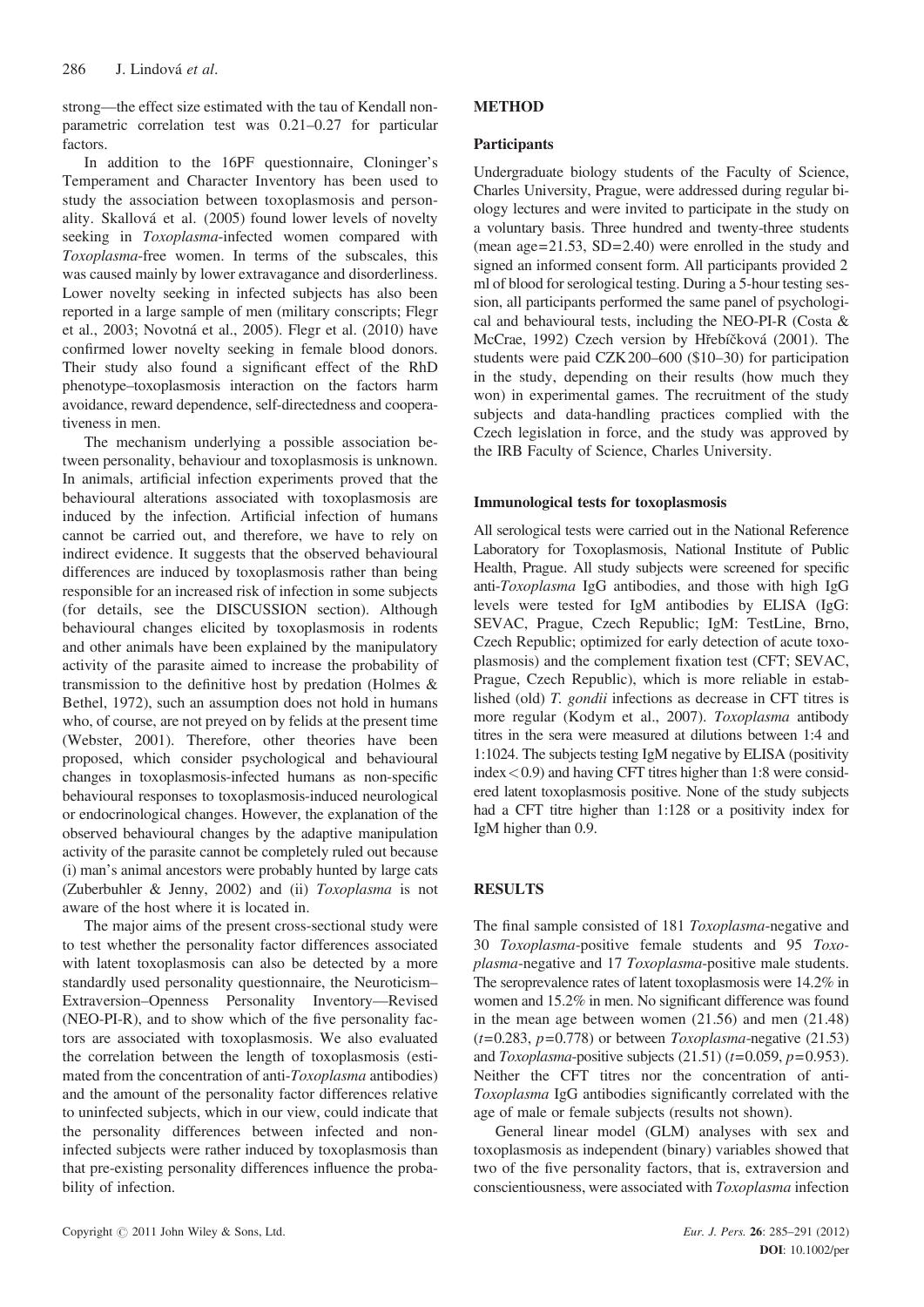(Table 1). The results were approximately the same when the age of subjects was included into the model as a continuous variable (results not shown). The Toxoplasma–sex interactions were not significant for any of the five factors and were only significant for two of 30 facets (Table 2), values  $(p=0.018)$  and straightforwardness ( $p=0.012$ ).

To compare the toxoplasmosis–personality association in men and women, we performed separate one-tailed test analyses for male and female students. These analyses showed a positive association of toxoplasmosis and agreeableness

 $(p=0.021, \text{ eta}^2=0.020)$  for women and a positive association of toxoplasmosis and extraversion ( $p=0.036$ , eta<sup>2</sup>=0.029) and a negative association of toxoplasmosis on conscientiousness ( $p=0.035$ , eta<sup>2</sup>=0.030) for men.

The length of the infection in particular subjects is mostly unknown. However, statistically, the concentration of anti-Toxoplasma antibodies decreases with the length of the infection (see Figure 2 in Kodym et al., 2007). Therefore, it is possible to study the correlation between the length of the infection and personality factors by an evaluation of the correlation

Table 1. Mean Neuroticism–Extraversion–Openness Personality Inventory—Revised personality factors in female and male students and the effect of latent toxoplasmosis

| Factor            | $F_{1,319}$ |       | $Eta^2$ | $F. T-$      | $F, T+$      | $M. T-$      | $M, T+$      |
|-------------------|-------------|-------|---------|--------------|--------------|--------------|--------------|
| Neuroticism       | 0.49        | 0.483 | 0.002   | 96.1, 19.29  | 99.1, 21.54  | 91.6, 17.93  | 93.0, 20.09  |
| Extraversion      | 5.23        | 0.023 | 0.016   | 99.49, 16.27 | 103.7, 14.66 | 101.5, 15.87 | 109.5, 19.39 |
| <b>Openness</b>   | 1.94        | 0.164 | 0.006   | 112.6, 17.78 | 115.6, 18.23 | 113.7, 16.62 | 118.9, 23.08 |
| Agreeableness     | 0.66        | 0.417 | 0.002   | 107.7, 15.46 | 114.0. 16.81 | 104.9, 15.04 | 102.8, 18.99 |
| Conscientiousness | 5.38        | 0.021 | 0.017   | 105.4, 16.38 | 101.3. 19.40 | 105.1, 20.19 | 95.6, 17.89  |

The results of general linear model analyses, that is, F-values, significance and the effect sizes, are given in columns 2–4, and the mean factors and standard deviations (in italics) for 181 Toxoplasma-negative women, 30 Toxoplasma-infected women, 95 Toxoplasma-negative men and 17 Toxoplasma-infected men are given in columns 5–8. Internal reliabilities of domain scales were 0.84, 0.78, 0.82, 0.78 and 0.83 for neuroticism, extraversion, openness, agreeableness and conscientiousness, respectively. The significant effects of toxoplasmosis are printed in bold.

Table 2. Mean Neuroticism–Extraversion–Openness Personality Inventory—Revised personality facets in female and male students and the effect of latent toxoplasmosis

| Facets                           | $F_{1,319}$ | p     | $Eta^2$ | $F, T-$ | $F, T+$ | $M, T-$ | $M, T+$ |
|----------------------------------|-------------|-------|---------|---------|---------|---------|---------|
| Anxiety                          | 0.33        | 0.564 | 0.001   | 17.5    | 17.9    | 16.0    | 14.6    |
| Angry hostility                  | 0.00        | 0.958 | 0.000   | 15.9    | 15.9    | 15.4    | 15.5    |
| Depression                       | 1.62        | 0.205 | 0.005   | 15.1    | 16.5    | 14.4    | 15.1    |
| Self-(non)consciousness          | 1.26        | 0.263 | 0.004   | 16.2    | 16.6    | 15.4    | 16.6    |
| Impulsiveness                    | 2.83        | 0.094 | 0.009   | 16.1    | 16.8    | 16.3    | 18.4    |
| Vulnerability                    | 0.53        | 0.468 | 0.002   | 15.3    | 15.4    | 14.1    | 12.8    |
| Warmth                           | 3.94        | 0.048 | 0.012   | 20.3    | 21.6    | 19.9    | 21.6    |
| Gregariousness                   | 2.86        | 0.092 | 0.009   | 14.6    | 14.7    | 14.5    | 17.1    |
| Assertiveness                    | 2.53        | 0.112 | 0.008   | 12.5    | 13.5    | 14.2    | 15.4    |
| Activity                         | 0.39        | 0.533 | 0.001   | 16.3    | 16.8    | 16.2    | 16.5    |
| Excitement seeking               | 4.98        | 0.026 | 0.015   | 15.0    | 16.6    | 16.5    | 18.1    |
| Positive emotions                | 0.03        | 0.859 | 0.000   | 20.8    | 20.5    | 20.2    | 20.9    |
| Fantasy                          | 1.03        | 0.311 | 0.003   | 19.1    | 19.1    | 19.5    | 21.1    |
| Aesthetics                       | 0.28        | 0.595 | 0.001   | 20.0    | 19.3    | 19.1    | 19.1    |
| Feelings                         | 0.83        | 0.363 | 0.003   | 19.9    | 21.0    | 19.8    | 20.3    |
| Actions                          | 2.02        | 0.156 | 0.006   | 17.0    | 18.8    | 16.9    | 17.1    |
| Ideas                            | 1.12        | 0.291 | 0.003   | 16.2    | 17.4    | 18.8    | 19.6    |
| Values                           | 3.03        | 0.083 | 0.009   | 20.4    | 20.0    | 19.6    | 21.8    |
| Trust                            | 0.26        | 0.611 | 0.001   | 16.4    | 17.1    | 16.4    | 16.5    |
| Straightforwardness <sup>7</sup> | 2.26        | 0.134 | 0.007   | 20.2    | 21.0    | 19.9    | 16.9    |
| Altruism                         | 1.11        | 0.293 | 0.003   | 20.3    | 21.3    | 19.5    | 20.0    |
| Compliance                       | 0.65        | 0.421 | 0.002   | 14.7    | 15.8    | 14.7    | 14.8    |
| Modesty                          | 0.20        | 0.659 | 0.001   | 18.0    | 19.5    | 16.5    | 15.6    |
| Tender mindedness                | 3.96        | 0.048 | 0.012   | 18.0    | 19.3    | 17.9    | 19.0    |
| Competence                       | 0.73        | 0.394 | 0.002   | 18.6    | 17.3    | 19.1    | 19.4    |
| Order                            | 11.20       | 0.001 | 0.034   | 17.9    | 16.5    | 17.6    | 13.7    |
| Dutifulness                      | 1.03        | 0.312 | 0.003   | 19.2    | 19.2    | 18.5    | 16.9    |
| Achievement                      | 2.39        | 0.123 | 0.007   | 17.0    | 16.2    | 17.2    | 15.8    |
| Self-discipline                  | 2.58        | 0.109 | 0.008   | 16.7    | 16.5    | 16.0    | 13.8    |
| Deliberation                     | 0.57        | 0.451 | 0.002   | 16.0    | 15.6    | 16.7    | 15.9    |

The results of general linear model analyses, that is, F-values, significance and the effect sizes, are given in columns 2–4, and the mean facets for 181 Toxoplasma-negative females, 30 Toxoplasma-infected females, 95 Toxoplasma-negative males and 17 Toxoplasma-infected males are given in columns 5–8. The significant effects of toxoplasmosis are printed in bold, and the significant effects of toxoplasmosis–sex interaction are marked with asterisks.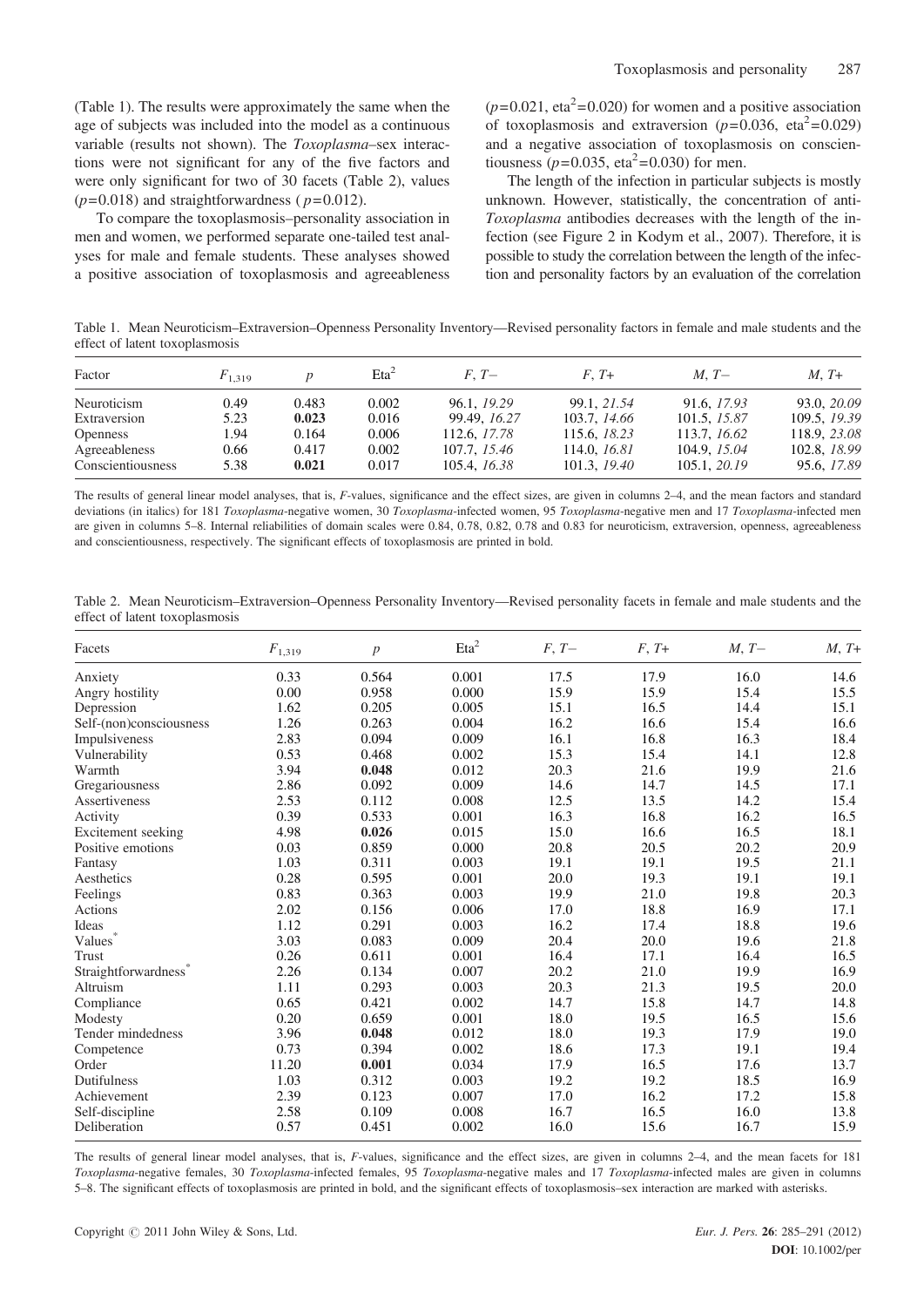between the concentration of antibodies and the levels of those personality factors that differ between Toxoplasma-infected and Toxoplasma-free subjects. Partial Kendall correlation with age as a covariate performed separately for men and women showed that the concentration of anti-Toxoplasma antibodies measured with CFT correlated negatively with conscientiousness (partial tau=0.519,  $p=0.005$ ) in men. Partial correlations for extraversion in Toxoplasma-infected men and for extraversion and conscientiousness in Toxoplasmainfected women were non-significant (extraversion: partial tau= $-0.121$ ,  $p=0.366$ ; conscientiousness: partial tau= $-0.129$ ,  $p=0.337$ ).

#### **DISCUSSION** DISCUSSION

Toxoplasma-infected subjects had higher extraversion and lower conscientiousness than Toxoplasma-free subjects. In Toxoplasma-infected men, the length of infection estimated on the basis of CFT titres correlated with low conscientiousness.

In some aspects, the present results are compatible with the reported data obtained using Cattell's 16PF questionnaire in different population samples. Higher extraversion could be considered as corresponding to higher Cattell's factor A (affectothymia, warmth) found previously for women, as Cattell's factor A has been previously found to correlate with several NEO extraversion scales (Gerbing & Tuley, 1991). Indeed, one of the facets that the NEO-PI-R extraversion can be decomposed into is warmth, and this facet is significantly higher in infected individuals in our study (but note that this result would be non-significant after Bonferroni correction for multiple testing). However, Cattell's factor A was found to load rather weakly on the NEO-PI-R extraversion in contrast to factors F (liveliness) and H (social boldness; Rossier et al., 2004). Moreover, the NEO-PI-R facet warmth was found to load comparably strongly, for example, on agreeableness and extraversion (Cattell, 1996; Child, 1998; Conn & Rieke, 1994). Therefore, it is unlikely that the positive association of extraversion with toxoplasmosis might be caused by increased warmth only. In fact, our results show at least one more positive association of latent toxoplasmosis with the extraversion facet excitement seeking (non-significant after Bonferroni correction).

At face value, lower conscientiousness, observed especially in men, corresponds well with lower factor G (conscientiousness) and factor  $Q_3$  (perfectionism), sometimes observed in men. However, factor G was found to correlate only moderately with the NEO-PI-R conscientiousness, in contrast to, for example, low factor M (low abstractedness; Rossier et al., 2004). Also, the significantly lower score for infected subjects found in the facet order  $(p=0.001)$  in this study indicates the relatively stronger connection of perfectionism  $(Q_3)$ with the NEO-PI-R conscientiousness.

The important difference between the present NEO-PI-R personality profile and 16PF personality profiles of infected subjects was that the toxoplasmosis-associated differences relative to Toxoplasma-free subjects in Cattell's personality factors were mostly in opposite directions for men and women, whereas the differences in the NEO-PI-R factors were generally in the same direction for both genders.

Specifically, the NEO-PI-R extraversion differs in the same direction (relative to *Toxoplasma*-free subjects) in both genders in contrast to Cattell's factor A proposed to be comparable with extraversion (see preceding discussion), which was different only in women. It was speculated (Lindová et al., 2006) that these observed differences in the directions of the 16PF factor shifts between men and women might be an artefact of the personality assessment method used (Cattell's 16PF), which made it possible that the subjects conventionalized, endeavoured to appear better than they really were and hid their 'weaker' personality traits, where one of the genders (women as proposed) was more prone to such behaviour. Moreover, the 16PF questionnaire, based on 16 primary factors discovered by the factor analysis, faced a variety of criticisms regarding the ability to verify the primary factor level across gender, age and method (Digman, 1990; Eysenck & Eysenck, 1969; Eysenck, 1972). This may also be responsible for the inconsistencies in the toxoplasmosis–personality associations between men and women and between different population samples. More specifically, gender difference concerning Cattell's factor A may be at least partly caused by the relatively lower internal consistency and reliability of the 16PF factor A (Rossier et al., 2004; Lindová et al., 2008). We have to note, however, that there seems to be not a strong theoretical ground for the proposed interpretation of Cattell's 16PF allowing stylization of the subjects in contrast to the NEO-PI-R, because the NEO-PI-R items seem to require at least as much self-assessment as the 16PF (Cattell & Mead, 2008).

The 16PF questionnaire is still widely used in clinical practice in many countries, including the Czech Republic. For experimental purposes, however, it has been mostly abandoned in favour of the questionnaires based on the Big Five model measuring five basic personality traits, namely neuroticism, extraversion, openness, agreeableness and conscientiousness, in the past two decades (Goldberg, 1992; Costa & McCrae, 1992). These five basic dimensions appear repeatedly in broad cross-cultural studies, and even the 16PF itself was modified towards a five-factor model on the second-order level in its fifth edition (Cattell, Cattell, & Cattell, 1993). The higher popularity of the Big Five model is also very likely based on the fact that dealing with five factors is more straightforward than dealing with 16 factors. However, Cattell (Cattell & Mead, 2008) points out that the validity of the Big Five model, which was in fact originally obtained in a factor analysis of 16PF primary factors, can be seriously limited by the statistical methods used to generate it, namely the induced orthogonality of factors by varimax rotation (see also Cattell, 1996). For instance, because of the induced orthogonality, valid personality concepts such as warmth and dominance are being given little credit in the Big Five model. Interestingly also, Depue and Collins (1999) show in their review on extraversion the relative independence of the affiliation (warmth) and agency (social dominance) components of extraversion (and further regard impulsivity as a third component whose association with extraversion they consider as questionable). However, our finding of an association of the biological factor toxoplasmosis with the whole factor extraversion rather than only with specific extraversion facets indicate that extraversion could be viewed as homogeneous with a possible common biological underpinning.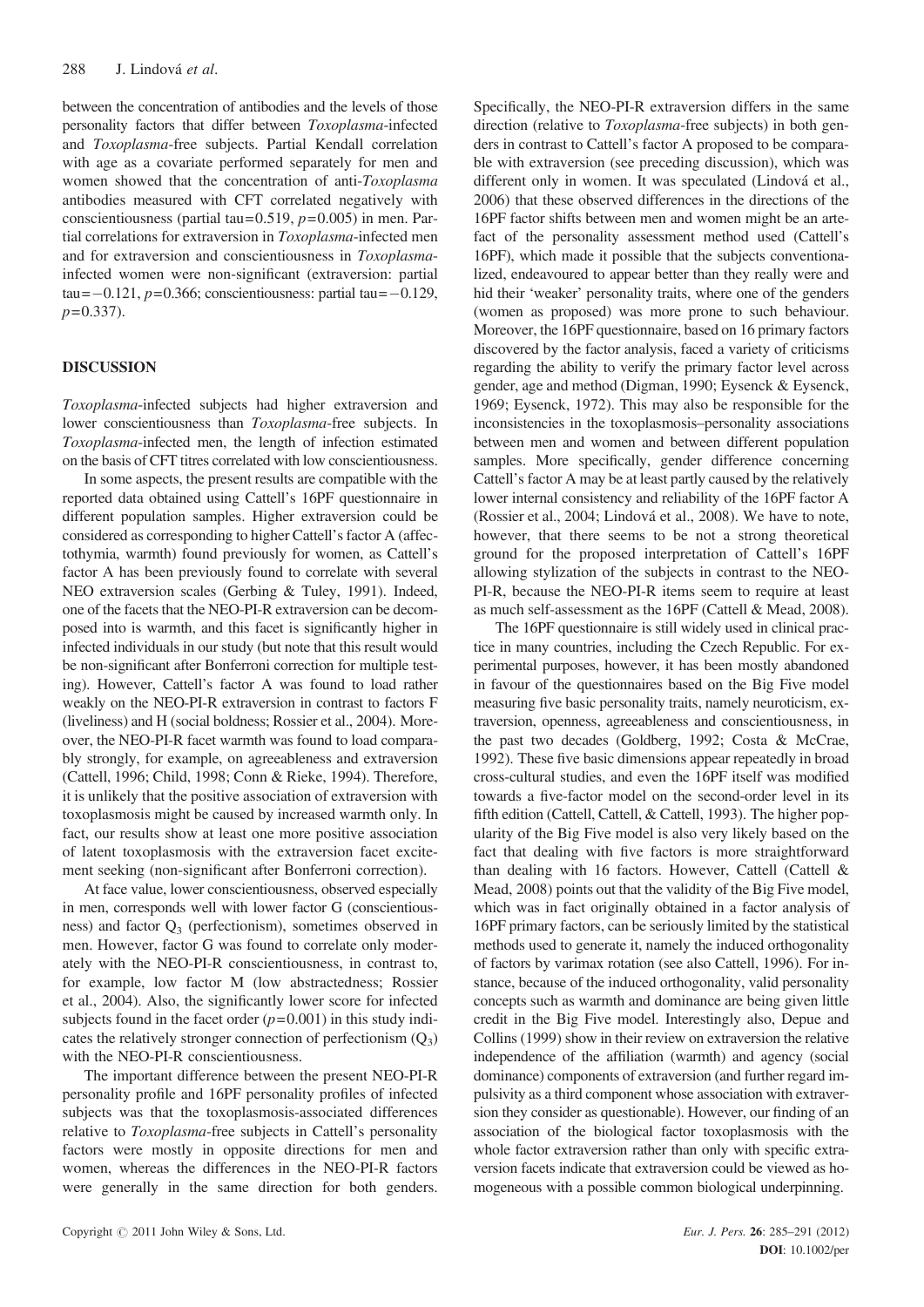On the other hand, the gender differences found with the use of Cattell's 16PF have been basically confirmed by two behavioural studies. Lindová et al. (2006) have observed a lower tendency to maintain close relationships, a lower tendency towards orderly and responsible behaviour, and lower clothes tidiness in infected men compared with uninfected men. In contrast, infected women were found to behave more orderly and responsible than uninfected women. Moreover, Lindová et al. (2010), using the experimental trust game, have reported infected men compared with uninfected men to repay less money from the amount invested by the opponent back to him or her. The same was not observed for women. Gender difference was also found in the levels of testosterone of infected compared with uninfected subjects, with infected women having lower and infected men having higher levels compared with uninfected controls (Flegr, Lindová, & Kodym, 2008).

Secondly, neither the results obtained with the NEO-PI-R questionnaire revealed identical differences between infected and non-infected subjects in both genders when analysed separately. Interestingly, the higher agreeableness seen in our study for Toxoplasma-infected women only corresponds to lower 16PF factor L (higher trust; Rossier et al., 2004), which was also shown in previous studies for women but not for men (see preceding discussion). In spite of the fact that the main five personality dimensions are associated with toxoplasmosis identically for both genders, the divergences found on lower levels in both the NEO-PI-R and 16PF support the existence of some gender differences in toxoplasmosis-associated personality traits possibly reflecting the variation in biological (e.g., endocrinological) effects of Toxoplasma.

The possible mechanisms of toxoplasmosis-associated differences observed in humans and animals are still unknown. It is highly probable that an increase of dopamine in certain parts of the brain is involved (Flegr et al., 2003; Skallová, Kodym, Frynta, & Flegr, 2006; Hodková, Kodym, & Flegr, 2007; Webster & McConkey, 2010; Vyas & Sapolsky, 2010), which could also explain the strong association between latent toxoplasmosis and schizophrenia (Torrey, Bartko, Lun, & Yolken, 2007; Fekadu, Shibre, & Cleare, 2010). There are, however, also some indices suggesting that toxoplasmosisassociated differences in steroid hormone concentration could play a role in the observed phenomena (Flegr, Hrušková, Hodný, Novotná, & Hanušová, 2005; Flegr, Lindová, & Kodym, 2008; Hodková, Kolbeková, Skallová, Lindová, & Flegr, 2007). The concentration of some steroid hormones (e.g., oestrogen) highly fluctuates during the menstrual cycle. The higher variance of hormone concentration in women relative to men could explain the difficulties in demonstrating the existence of a significant correlation between the length of toxoplasmosis and the level of personality factors in women observed in the present as well as in some other studies (Flegr & Hrdý, 1994).

Theoretically, the association between toxoplasmosis and personality traits could be caused either by an increased probability of Toxoplasma infection in subjects with certain personality profile or by induction of personality changes by toxoplasmosis. However, the former hypothesis has been rejected by several studies showing that the personality alterations increase with the duration of infection (not with

age of patients; for a review, see Flegr, 2007). Moreover, it has been shown that Rh-positive subjects are protected against the toxoplasmosis-associated alterations (Flegr et al., 2010). Last but not the least, behavioural differences between infected and non-infected individuals closely related to specific personality differences between infected and non-infected individuals observed in humans, namely the higher scores of novelty seeking, have been proven to exist by experiments on animals where a laboratory infection of rodents was performed (Webster, 2001; Skallová et al., 2006). For obvious reasons, such experimental infection cannot be carried out with humans. A longitudinal prospective study in humans is out of the reach of normal a researcher—due to a low incidence of toxoplasmosis in adult subjects, many thousands of subjects would have to be involved into such a study. Moreover, even a longitudinal study cannot resolve whether the association between toxoplasmosis and the personality profile differences is the result of the influence of toxoplasmosis on the personality profile or the result of the influence of some unknown factor both on the personality profile and on the risk of the Toxoplasma infection. The present cross-sectional study again supports the hypothesis that the observed personality differences were induced by Toxoplasma infection. It was shown that the CFT titres (in contrast to the concentration of specific IgG antibodies measured with ELISA) decreased relatively regularly with the length of latent toxoplasmosis (Kodym et al., 2007). Therefore, the length of Toxoplasma infection in a particular subject can be estimated on the basis of the CFT titres. In the present study, we demonstrated that the score of the personality factor conscientiousness in men was correlated with the length of latent toxoplasmosis. Therefore, the observed personality differences between Toxoplasmainfected and Toxoplasma-free subjects were more probably a result of the cumulative effect of the latent infection rather than some kind of a carryout effect of acute toxoplasmosis. The existence of such correlation in models where the age of subjects is controlled also suggests that the opposite causality direction (increased probability of *Toxoplasma* infection in, for example, subjects with lower conscientiousness) is less probable. It must be stressed, however, that using cross-sectional observational studies, the question of what is the cause and what is the effect in the Toxoplasma-human system cannot be definitely solved.

The strength of the observed effects (effect size estimated with  $eta<sup>2</sup>$  in the GLM test and Kandal tau in Kendall correlation test) was relatively low. In the GLM tests, toxoplasmosis explained 2–3% of the variability in particular personality traits. On the other hand, the effect of the length of infection on the score of conscientiousness in men is rather strong: Kendall tau of 0.519 indicates that the probability that among two randomly chosen male students the one with the lower concentration of anti-Toxoplasma antibodies (with probably longer infection) will have a lower conscientiousness score is about 76%. It should be, however, reminded that the real effect size of the associations and correlation is probably stronger as any source of stochastic errors (e.g., any inaccuracies in measurement of the concentration of anti-*Toxoplasma* antibodies or in measurement of the personality traits) has a negative influence on the estimated strength of the effect. Similarly, the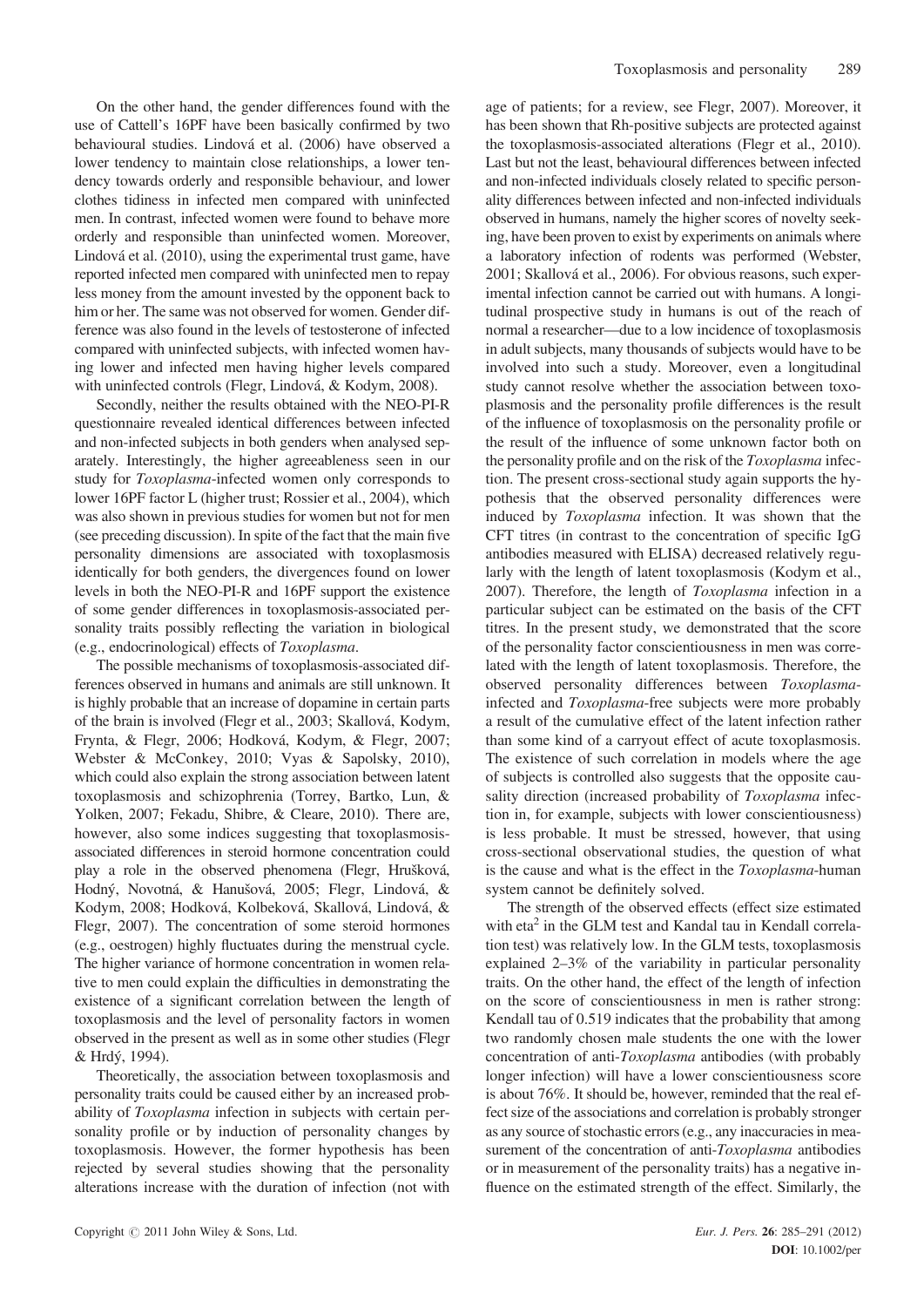obtained significances are negatively influenced by the fact that the prevalence of toxoplasmosis among Czech students (and in the Czech population in general) is relatively low (Schachter & Chow, 1995). A similar study performed on a population of the same size in some high-prevalence country, for example, in France, in Spain or in any South American or African country, would probably give more significant result.

In 2006, Lafferty demonstrated that differences in the prevalence of latent toxoplasmosis could explain a statistically significant portion of the variance in aggregate neuroticism among populations of various countries as well as in the 'neurotic' cultural dimensions of sex roles and uncertainty avoidance (Lafferty, 2005, 2006). It would be interesting to repeat this correlational study to find out whether the international differences in the Big Five personality traits extraversion and conscientiousness could be partly explained by the variation in the prevalence of toxoplasmosis in different parts of the world.

## ACCEPT CHARGE CONTINUES

This work was supported by grant number P303/11/1398 from the Grant Agency of the Czech Republic and grant number 0021620828 from the Czech Ministry of Education, Youth and Sports.

### REFERENCES

- Cattell, H. E. P. (1996). The original Big Five: A historical perspective. European Review of Applied Psychology, 46, 5–14.
- Cattell, H. E. P., & Mead, A. D. (2008). The sixteen personality factor questionnaire (16PF). In G. J. Boyle, G. Matthews, & D. H. Saklofske (Eds.), The Sage handbook of personality theory and assessment, personality theories and models (Vol. 1, pp. 295–312). Los Angeles: Sage Publications.
- Cattell, R. B. (1970). Handbook for the sixteen personality factors questionnaire (16PF), (1st ed.) Champain, IL: Institute for Personality and Ability Testing.
- Cattell, R. B., Cattell, A. K., & Cattell, H. E. P. (1993). Sixteen personality factor questionnaire, (5th ed.) Champaign, IL: Institute for Personality and Ability Testing.
- Child, D. (1998). Some technical problems in the use of personality measures in occupational settings illustrated using the "Big Five". In S. Shorrocks-Taylor (Ed.), Directions in educational psychology (pp. 346–364). London: Whurr Publishing.
- Conn, S. R., & Rieke, M. L. (1994). The 16PF fifth edition technical manual. Champaign, IL: Institute for Personality and Ability Testing.
- Costa, P. T., & McCrae, R. R. (1992). Revised NEO Personality Inventory (NEO PI-R) and NEO Five-factor Inventory (NEOFFI) professional manual. Odessa, FL: Psychological Assessment Resources.
- Depue, R. A., & Collins, P. F. (1999). Neurobiology of the structure of personality: Dopamine, facilitation of incentive motivation, and extraversion. The Behavioral and Brain Sciences, 22, 491.
- Digman, J. M. (1990). Personality structure—emergence of the 5-factor model. Annual Review of Psychology, 41, 417–440.
- Eysenck, H. J. (1972). Primaries or second-order factors—critical consideration of Cattells 16-PF-battery. The British Journal of Social and Clinical Psychology, 11, 265.
- Eysenck, H. J., & Eysenck, S. G. B. (1969). Personality structure and measurement. San Diego, CA: Robert R. Knapp.
- Fekadu, A., Shibre, T., & Cleare, A. J. (2010). Toxoplasmosis as a cause for behaviour disorders—overview of evidence and mechanisms. Folia Parasitologica (Praha), 57, 105–113.
- Flegr, J. (2007). Effects of Toxoplasma on human behavior. Schizophrenia Bulletin, 33, 757–760.
- Flegr, J., & Havlíček, J. (1999). Changes in the personality profile of young women with latent toxoplasmosis. Folia Parasitologica (Praha), 46, 22–28.
- Flegr, J., & Hrdý, I. (1994). Influence of chronic toxoplasmosis on some human personality factors. Folia Parasitologica (Praha), 41, 122–126.
- Flegr, J., Hrdá, Š., & Havlíček, J. (1999). Differences in personality profiles of Toxoplasma gondii infected and uninfected biologists (in Czech). Remedia—Klinická Mikrobiologie, 3, 268–273.
- Flegr, J., Hrušková, M., Hodný, Z., Novotná, M., & Hanušová, J. (2005). Body height, body mass index, waist-hip ratio, fluctuating asymmetry and second to fourth digit ratio in subjects with latent toxoplasmosis. Parasitology, 130, 621–628.
- Flegr, J., Kodym, P., & Tolarová, V. (2000). Correlation of duration of latent Toxoplasma gondii infection with personality changes in women. Biological Psychology, 53, 57–68.
- Flegr, J., Lindová, J., & Kodym, P. (2008). Sex-dependent toxoplasmosis-associated differences in testosterone concentration in humans. Parasitology, 135, 427–431.
- Flegr, J., Novotná, M., Fialová, A., Kolbeková, P., & Gašová, Z. (2010). The influence of RhD phenotype on toxoplasmosis- and age-associated changes in personality profile of blood donors. Folia Parasitologica (Praha), 57, 143–150.
- Flegr, J., Preiss, M., Klose, J., Havlíček, J., Vitáková, M., & Kodym, P. (2003). Decreased level of psychobiological factor novelty seeking and lower intelligence in men latently infected with the protozoan parasite *Toxoplasma gondii* Dopamine, a missing link between schizophrenia and toxoplasmosis? Biological Psychology, 63, 253–268.
- Flegr, J., Zitkova, S., Kodym, P., & Frynta, D. (1996). Induction of changes in human behaviour by the parasitic protozoan Toxoplasma gondii. Parasitology, 113, 49–54.
- Gerbing, D. W., & Tuley, M. R. (1991). The 16PF related to the five-factor model of personality: Multiple-indicator measurement versus the a priori scales. Multivariate Behavioral Research, 26, 271–289.
- Goldberg, L. R. (1992). The development of markers for the Big-Five factor structure. Psychological Assessment, 4, 26–42.
- Hodková, H., Kodym, P., & Flegr, J. (2007a). Poorer results of mice with latent toxoplasmosis in learning tests: Impaired learning processes or the novelty discrimination mechanism? Parasitology, 134, 1329–1337.
- Hodková, H., Kolbeková, P., Skallová, A., Lindová, J., & Flegr, J. (2007b). Higher perceived dominance in Toxoplasma infected men—A new evidence for role of increased level of testosterone in toxoplasmosis-associated changes in human behavior. Neuroendocrinology Letters, 28, 110–114.
- Holmes, J., & Bethel, W. M. (1972). Modification of intermediate host behaviour by parasites. In E. U. Canning, & C. A. Wright (Eds.), Behavioural aspects of parasite transmission (pp. 123–149). New York: Academic Press.
- Hřebíčková, M. (2001). NEO Five-Factor Inventory (according to P. Costa and R.R. McCrae NEO Five-Factor Inventory) (in Czech). Praha: Testcentrum.
- Kodym, P., Machala, L., Roháčová, H., Širocká, B., & Malý, M. (2007). Evaluation of a commercial IgE ELISA in comparison with IgA and IgM ELISAs, IgG avidity assay and complement fixation for the diagnosis of acute toxoplasmosis. Clinical Microbiology and Infection, 13, 40–47.
- Lafferty, K. D. (2005). Look what the cat dragged in: Do parasites contribute to human cultural diversity? Behavioural Processes, 68, 279–282.
- Lafferty, K. D. (2006). Can the common brain parasite, Toxoplasma gondii, influence human culture? Proceedings of the Royal Society of London Series B-Biological Sciences, 273, 2749–2755.
- Lindová, J., Hrušková, M., Pivoňková, V., Kuběna, A., & Flegr, J. (2008). Digit ratio (2D:4D) and Cattell's personality traits. European Journal of Personality, 22, 347–356.